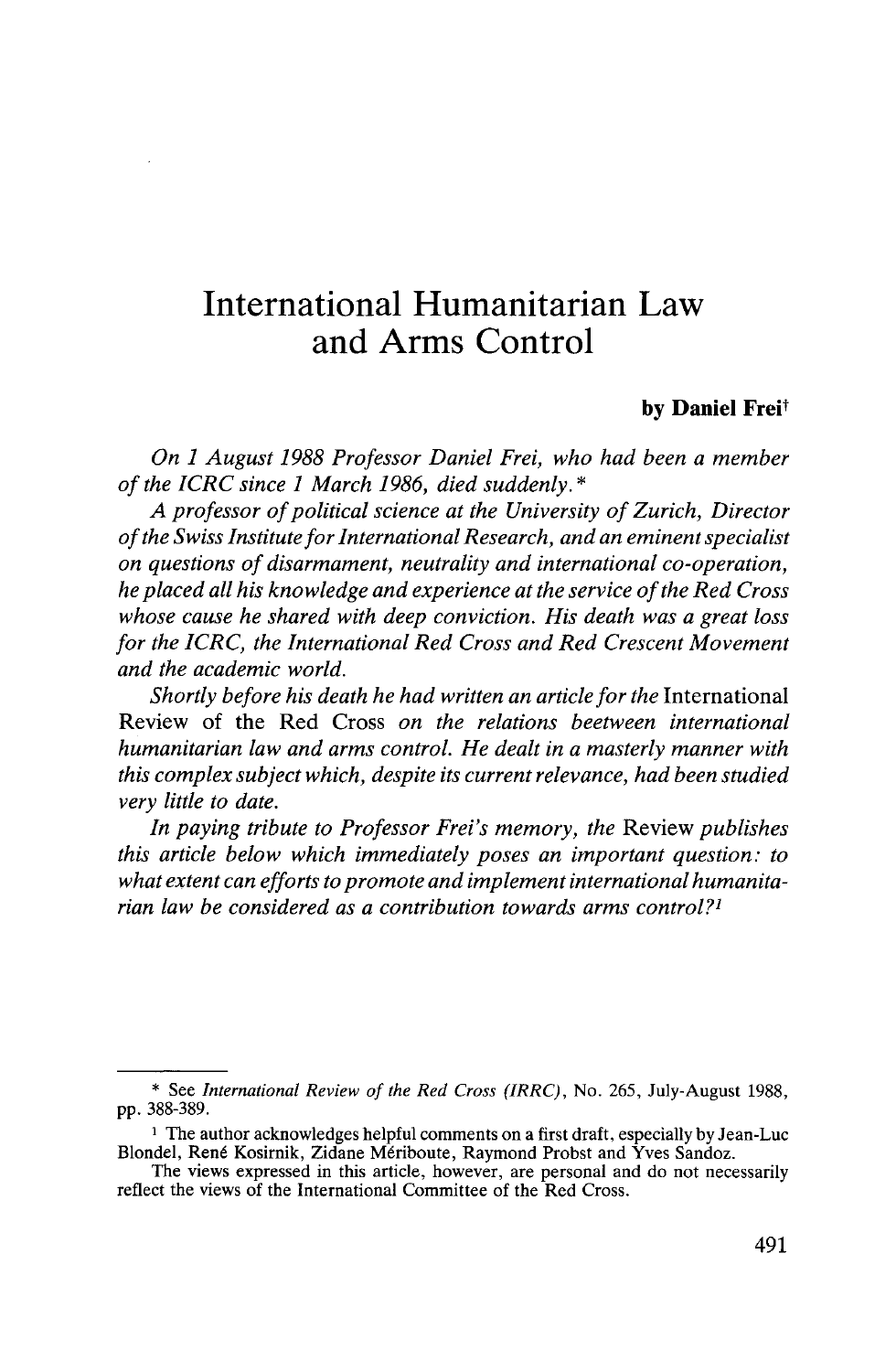# **1. Introduction**

#### **1.1. The problem**

For almost two decades, the International Red Cross Movement has been engaged in a continuing process of self-examination regarding its contribution to peace and disarmament<sup>2</sup>. At the same time, public attention is being focused on, and sometimes even captivated by, various bilateral and multilateral efforts to achieve progress in nuclear and non-nuclear arms control in fields such as the reduction of strategic and intermediate-range nuclear weapons, nuclear and chemical weapon-free zones, confidence- and security-building measures, and so on. The two lines of action are usually dealt with individually without proper consideration of the manifold interconnections existing between them. Only recently have efforts been made to clarify the relationship between the two<sup>3</sup>. The purpose of this article is to bring them together and to do so by asking the question: *To what extent can the effort to promote and implement international humanitarian law be seen as a contribution in terms of arms control?*

<sup>&</sup>lt;sup>2</sup> Cf. for a comprehensive view the article "The International Committee of the Red Cross and Disarmament", in: IRRC, vol. 61, March-April 1978, pp. 90-100; for an up-to-date collection of resolutions and other texts cf. To Promote Peace, Geneva 1986:<br>ICRC and League of Red Cross/Red Crescent Societies; f up-to-date confection of resolutions and other texts cf. To Fromote Tetter, Geneva 1960.<br>ICRC and League of Red Cross/Red Crescent Societies; for another, although very<br>general, approach of. T. Wulff: "International Humani

<sup>&</sup>lt;sup>3</sup> Cf. the pioneering contribution by Allan Rosas/Pär Stenbäck: "The Frontiers of International Humanitarian Law", in: Journal of Peace Research, vol. 24, 1987, pp.<br>219-236. Rosas/Stenbäck conclude: "We would tend to believe that possible future efforts<br>at developing humanitarian law should focus upon t links between humanitarian law and disarmament should at least not be strenghened further." (p. 233) While agreeing with the first conclusion, the present contribution is based on the conviction that the second conclusion is not necessarily imperative—at least<br>not before having examined the relationship between international humanitarian law and disarmament/arms control more systematically (which will be done on the following pages).—By contrast to Rosas/Stenbäck, Ove Bring: "Regulating Conventional Weapons<br>in the Future—Humanitarian Law or Arms Control?" *(ibid.* pp. 275-286) concludes that the "fruitful relationship between international humanitarian law and disarmament... should be explored more vigorously in the future."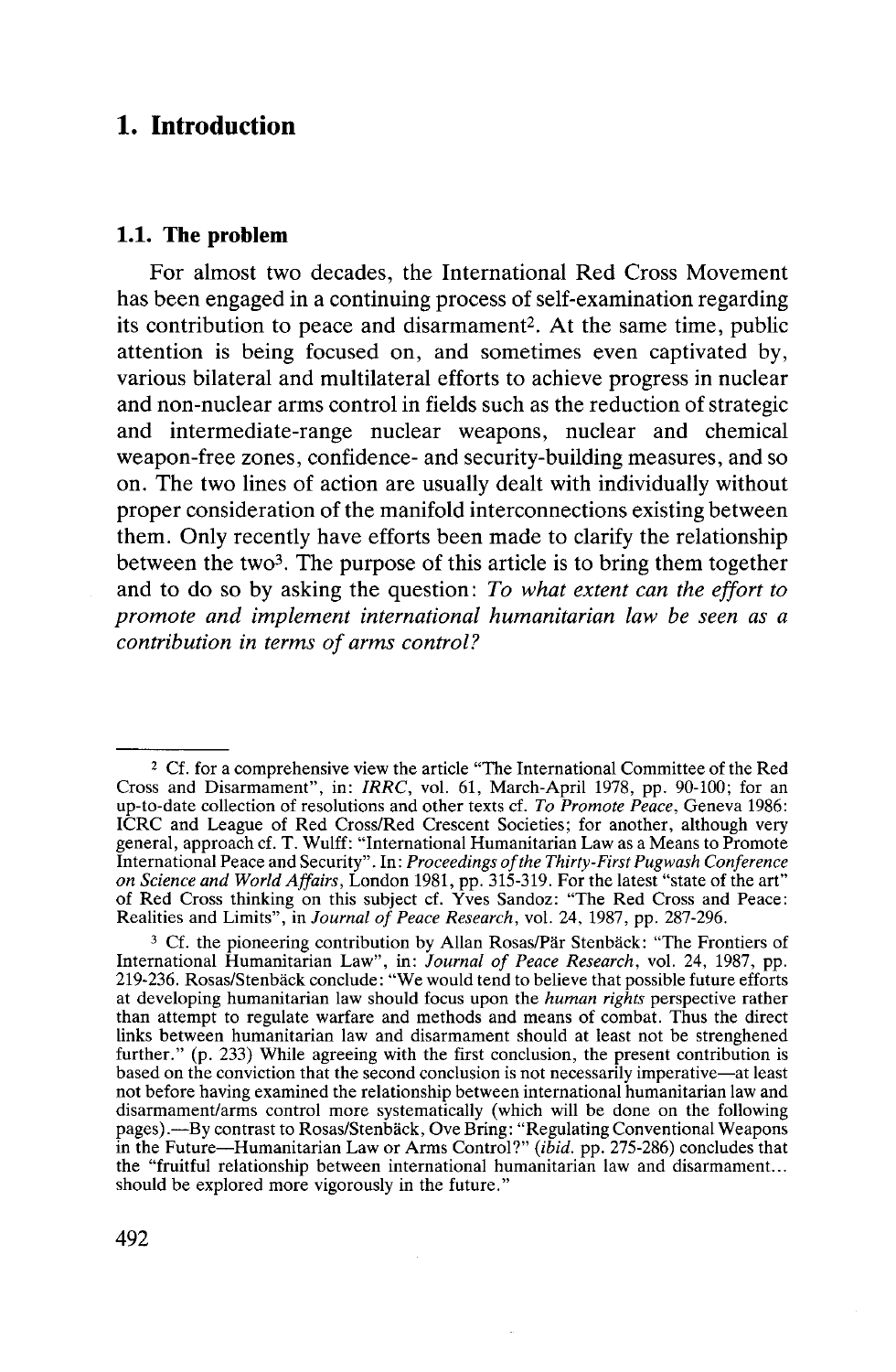#### **1.2. The yardstick: dimensions and purposes of arms control**

According to a familiar definition, arms control is "restraint internationally exercised upon armaments policy, whether in respect of the level of armaments, their character, deployment or use"<sup>4</sup> . Arms control of course does not preclude complete disarmament—on the contrary, it represents a step towards the reduction and, ultimately, the elimination of armaments, preferring, however, a specialized, piecemeal approach<sup>5</sup>. This proceeds in a specialized way by dealing with individual weapons categories rather than aiming at a general and complete ban of armaments, and progresses piecemeal by envisaging a variety of constraints. Such constraints may occur in four dimensions<sup>6</sup>:

- geographically, by reducing the area and/or space in which certain categories of weapons may be deployed or used;
- materially, by reducing the means of warfare, i.e. by imposing restraints on the quantity and/or quality of the weaponry deployed and/or used;
- operationally, by limiting the methods or types of acts performed with these weapons;
- objectwise, by practising restraint in the targets selected for attack.

As far as its basic purpose is concerned, arms control serves a fourfold purpose<sup>7</sup>:

- reducing the likelihood of war, especially by trying to impose limits on the evolution and proliferation of weapons that may destabilize strategic relationships and thus create incentives for preventive attacks;
- $\bullet$  reducing the suffering and damage in the event of war;

<sup>&</sup>lt;sup>4</sup> Hedley Bull quoted in Ken Booth: "Disarmament and Arms Control", in: John Baylis et al. (Eds.): Contemporary Strategy, 2nd ed., vol. I, London, 1987: Croom Helm, p. 140.

<sup>&</sup>lt;sup>5</sup> For a more elaborate analysis of the relationship between disarmament and arms For a more elaborate analysis of the relationship between disarmament and arms control cf. Booth, *op. cit.* pp. 140-146, and Allessandro Corradini: "Disarmament Education as a Distinct Field of Study", in: Marek Thee (Ed.): *Armament, Arms Control and Disarmament,* Paris, 1981: UNESCO Press, pp. 328-377.

<sup>6</sup> Cf. John Garnett: "Limited War", in: Baylis et al., *op. cit.* pp. 187-208.

<sup>&</sup>lt;sup>7</sup> This is a summary of various contributions such as Christoph Bertram: "Arms" Control and Technological Change", in: Thee (Ed.), op. cit., pp. 144-156; Jozef Goldblat:<br>Arms Control Agreements. A Handbook, London, 1983: Taylor & Francis, pp. 300 f.; Booth, *loc. cit.*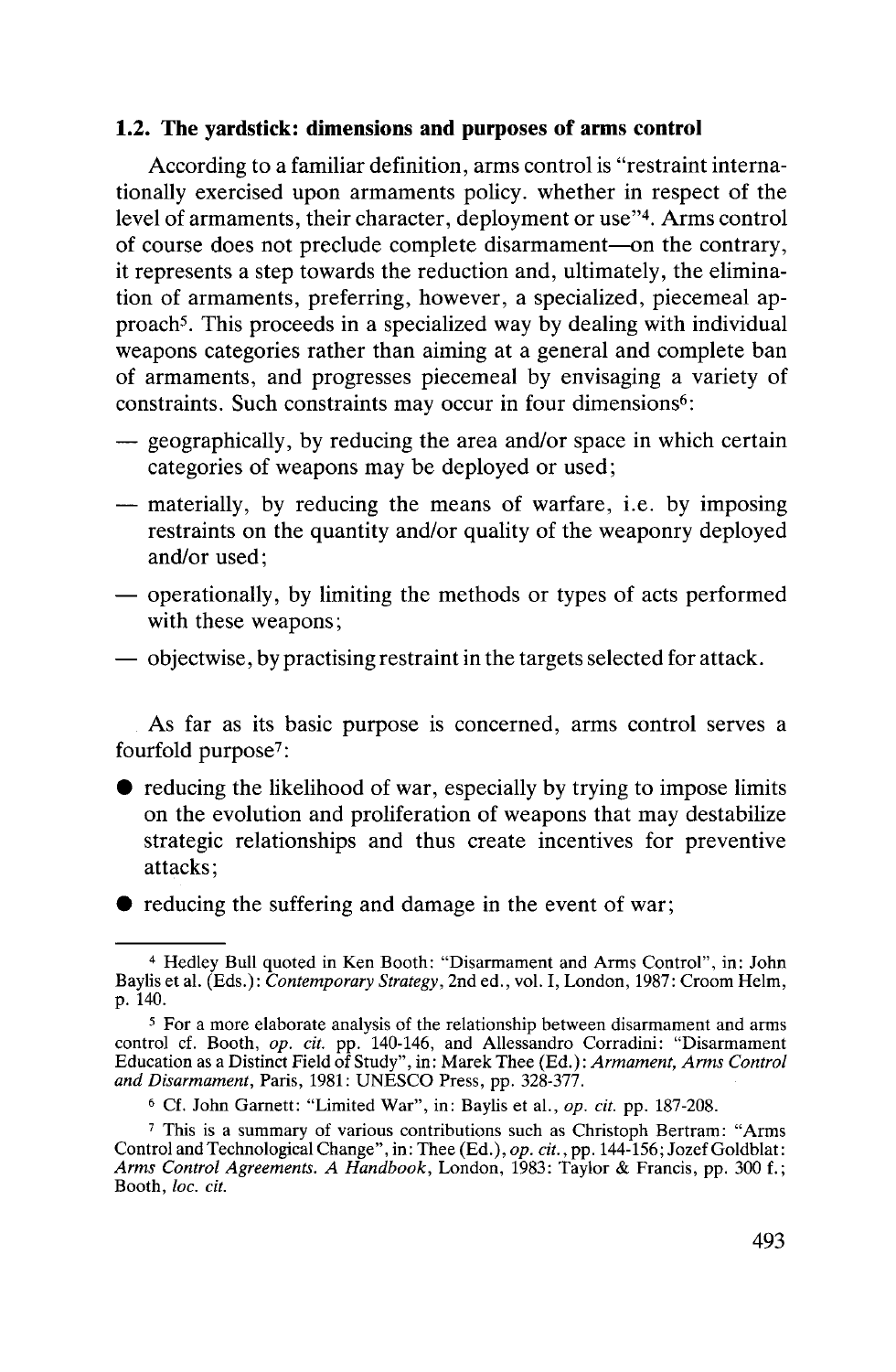- reducing expenditure on armaments and saving resources;
- contributing to conflict management by providing a framework for negotiation between opposing sides, by reducing suspicion and by generally contributing to an atmosphere conducive to relaxation of tensions.

It is obvious that what has been achieved by international humanitarian law, in providing for a number of constraints on the waging of war8 , conforms perfectly well to the definition of arms control quoted above and to its specific elaboration in terms of the four dimensions. The principles of proportionality and discrimination underlying the evolution of the rules of war and international humanitarian law comprise a variety of aspects that might be described by referring to constraints of a geographical, material and operational nature and to the types of objects to be targeted. On the other hand, the four purposes intrinsic to arms control may serve as a kind of a yardstick to assess the contribution offered by international humanitarian law.

# 2. The contribution of international humanitarian law to the cause of arms control

Bearing in mind the fourfold purpose of arms control, what may be said about the specific contribution made by international humanitarian law to that cause? Clearly, the emphasis has to be put on the second purpose, i.e. the reduction of suffering and damage if war occurs, and on the last purpose, i.e. the political function of providing a means for dialogue even under conditions of extreme adversity. Still, it might be worthwhile examining the scope of international humanitarian law systematically by looking at each of the four purposes one by one.

## **2.1. Reducing the likelihood of war by coping with destabilizing weapons**

International humanitarian law does not deal explicitly with nuclear weapons and their delivery systems, which are in fact the type of weapons envisaged when we talk about the possible destabilizing effect

<sup>&</sup>lt;sup>8</sup> That is how Kalshoven coins the essence of the international law of armed conflict; cf. Frits Kalshoven: *Constraints on the Waging of War,* Geneva, 1987: ICRC.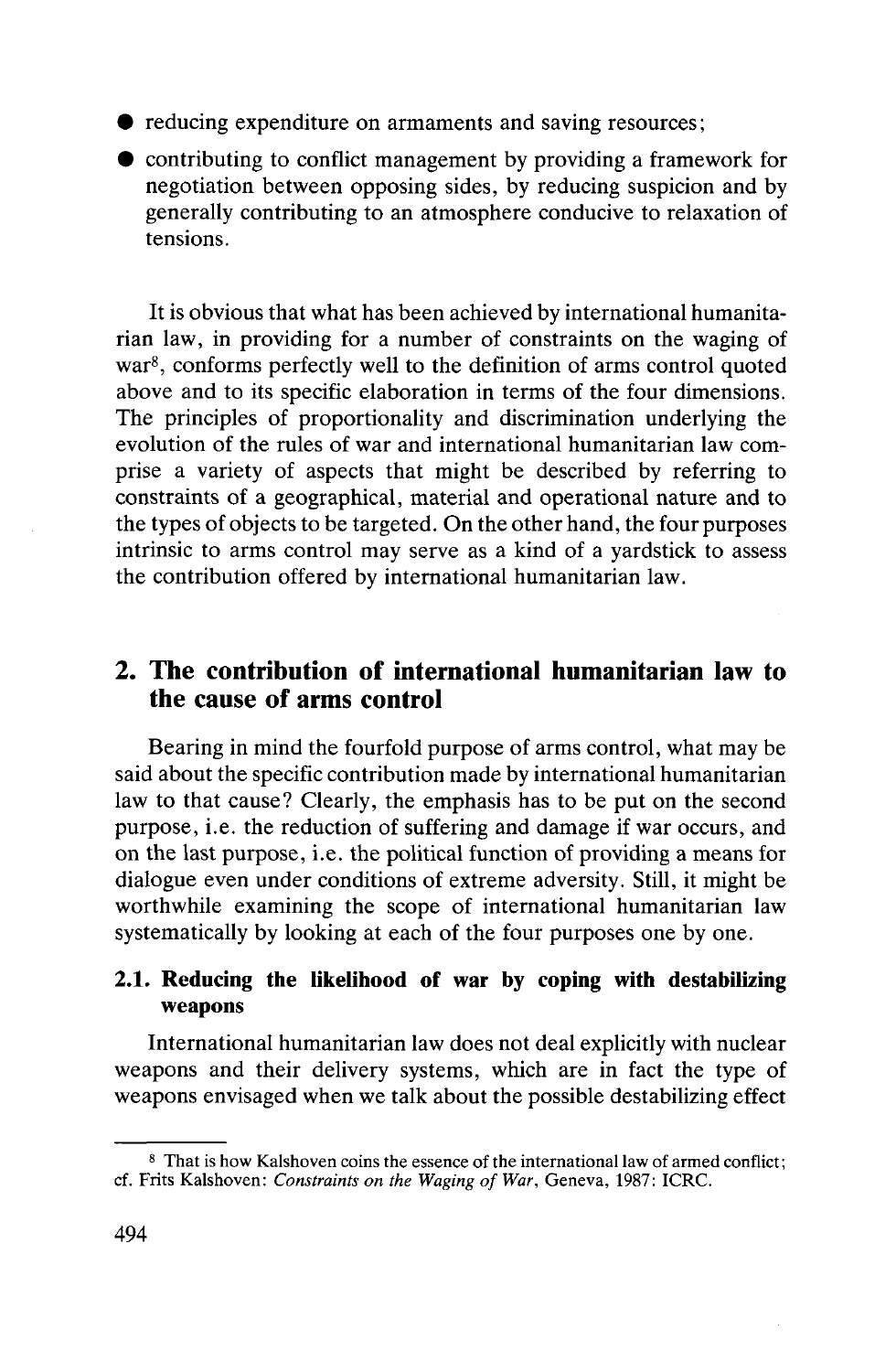of armaments. Even if—as many lawyers argue<sup>9</sup>—the use of nuclear weapons can be said to be banned by existing law, the more crucial question of the destabilizing or stabilizing effect of their existence constitutes a different issue not dealt with under any component of the international law of armed conflict; whether or not nuclear weapons tend to stabilize or destabilize a strategic relationship depends almost entirely on the type of delivery systems and the vulnerability of certain targets, such as military and political command centres, and of weapons carrying the threat of retaliation (so-called  $C<sup>3</sup>$  invulnerability and second-strike capability).

However, there might still be some non-nuclear weapons that can be said to have a certain relevance for strategic stability and which do fall within the subject-matter of international humanitarian law. This may be said to be the case with asphyxiating, poisonous or other gases, the use of which is prohibited under the 1925 Geneva Protocol. In a situation where two adversaries heavily equipped with offensive chemical warfare capability are confronting each other, it is quite conceivable that each side might feel the urge to benefit from the advantage of striking first. In view of recent developments in the field of precisionguided missiles and new types of highly efficient lethal chemicals, such a situation may be becoming less and less hypothetical. A massive full-scale attack employing chemical weapons and carried out with the most modern, fast and precise delivery systems may easily have an incapacitating impact on the entire political and military leadership of a nation comparable with the consequences of an anti-C3 nuclear attack.

This situation becomes even more of a nightmare if one considers the easy availability of chemical weapons and the relatively low cost of their development and deployment, which makes such weapons candidates for rapid proliferation<sup>10</sup>. If C-weapons are newly introduced into a regional context characterized by a high degree of international tension, they may be conducive to hasty escalation and unleashing of

<sup>9</sup> E.g. Mohammed Bedjaoui: "Humanitarian Law at a Time of Failing National and International Consensus", in: *Modern Wars. The Humanitarian Challenge. A* Report for the Independent Commission on International Humanitarian Issues, London, 1986: Zed Books, pp. 13-18; for a comprehensive bibliography on the current legal debate cf. *Commentary on the Additional Protocols of 8 June 1977 to the Geneva Conventions of 12 August 1949, Geneva, ICRC, 1987, p. 594, footnote 35, and Guy B. Roberts: "The New Rules for Waging War", in: <i>Virginia Journal of International Law, vol. 26, Nr. 1* (Fall 1985), p. 163, footnotes 275-279.

<sup>&</sup>lt;sup>10</sup> Cf. the list of States possessing or allegedly possessing C-weapons, in: J. P. Perry Robinson: "Chemical and Biological Warfare". In: *SIPRI Yearbook 1987, World Armaments and Disarmament.* London, 1987: Oxford University Press, pp. 97-115.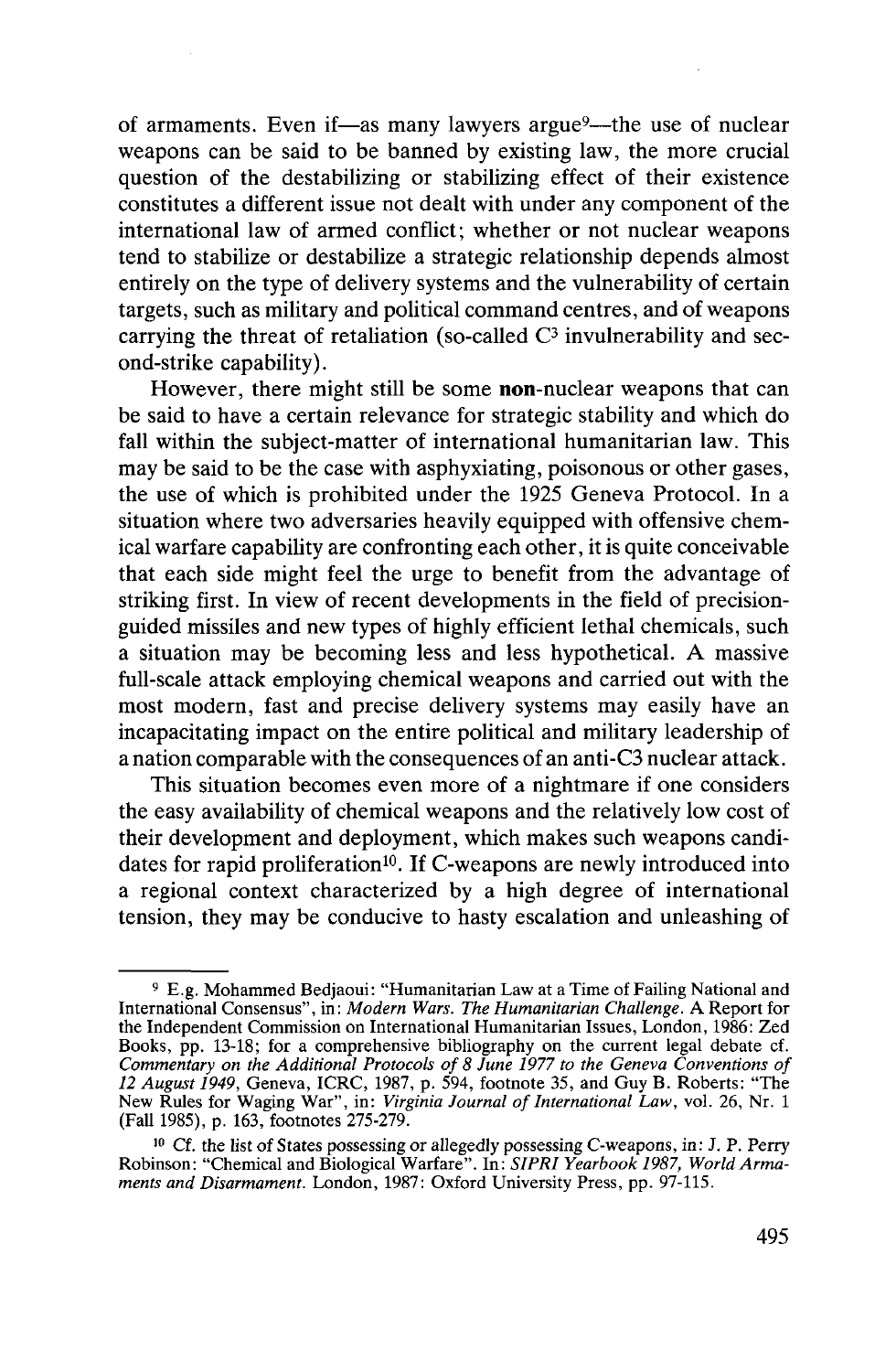a ferocious armed conflict—whether on the part of the power having just acquired such weapons and wishing to profit from this advantage before it is too late, or on the part of the potential victim who has an interest in striking first before its enemy has the new weapons fully deployed. Furthermore, the situation is becoming more and more alarming as a number of countries is acquiring or building medium-range missiles which might easily be armed with chemical warheads. The combination of missile technology with a CW capacity lends itself to precisely the kind of strategic instability described above.

For this reason the future evolution of international humanitarian law will play a crucial role also with regard to concerns about strategic stability. In particular, it is imperative that substantial progress be achieved with respect to prohibition of chemical weapons, an issue currently being dealt with by the Geneva-based Conference on Disarmament (CD).

### **2.2. Reducing suffering and damage in the event of war**

This second purpose of arms control relates to an area where international humanitarian law obviously fulfils its primordial task. The general Article 35 of Protocol I additional to the Geneva Conventions (1977) goes to the very heart of the matter: "In any armed conflict, the right of the Parties to the conflict to choose methods or means of warfare is not unlimited." This basic rule has been implemented and elaborated by a series of international contractual instruments, beginning with the signing of the first Geneva Convention (1864) and the Declaration of St. Petersburg (1868), up to the aforementioned 1977 Protocols and the 1980 Convention on "inhumane" weapons $11$ .

It cannot be denied that no other current in arms control has been so powerful and productive with respect to mitigating the consequences of armed conflict in terms of human suffering and material damage. Based on the principles of proportionality and discrimination, international humanitarian law has constantly strived to make full use of the potential inherent in the four dimensions of restraint: geographical restraints (e.g. the prohibition on extending military operations to demilitarized zones); restraints regarding means of combat (e.g. prohibition or restriction on the use of certain conventional weapons which may be deemed to be excessively injurious or to have indiscriminate effects); restraints regarding methods of combat (e.g. prohibition of

<sup>&</sup>lt;sup>11</sup> For a systematic inventory of these instruments, cf. Goldblat, *op. cit.*, pp. 81-89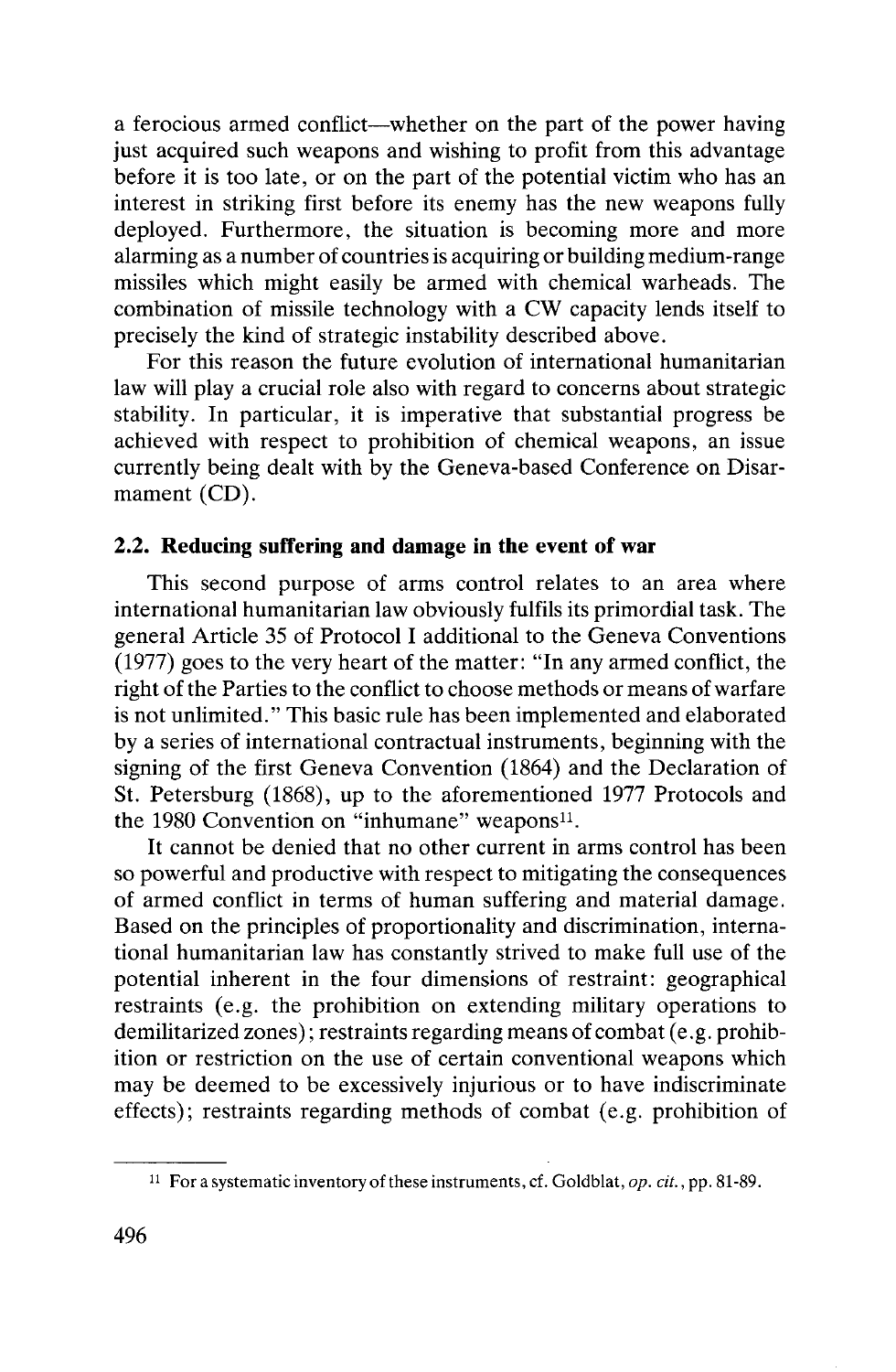indiscriminate attacks, obligations regarding precautions in the course of an attack and against the effect of attack, prohibition on taking hostages, etc.); and restraints regarding the selection of targets for attack (e.g. protection of persons *hors de combat,* prisoners of war, civilians, objects indispensable to the survival of the civilian population, works and installations containing dangerous forces).

Since the adoption of the first Geneva Convention in 1864, the scope, substance and number of such restraints have gradually been extended. Looking at the progress achieved in the past 125 years, therefore, one might conclude that this evolution represents triumphant progress in the field of arms control, steadily limiting the area, means, methods and targets of warfare, thus efficiently taming the tragedy of war and reducing the amount of suffering and damage it brings about. No other approach to arms control can claim to have had such a decisive and substantive impact.

However, although it would be mistaken to deny the very substantial progress achieved so far, such a conclusion must be said to be rather premature and one-sided. The most dreadful of all weapons, the nuclear bomb, has not yet been the object of any clear-cut and universally acknowledged legal doctrine. And, viewed in a dynamic perspective, the evolution of constraints reducing the suffering and damage of warfare must always be seen in conjunction with the lethal and destructive power of the means and methods of combat available. In this connection a far less positive evaluation seems appropriate: While international humanitarian law has made undeniable progress, the "progress" made in terms of killing and the destructive power of the weapons available has also kept growing and seems to have grown even faster. The resulting "differential" may explain the sad fact that the amount of human suffering, especially if measured in terms of casualties among the civilian population, and the amount of destruction resulting from armed conflict, has tended to double every twenty years during this century. Nevertheless, one cannot but conclude that in the absence of the extension and consolidation that has taken place in the field of international humanitarian law the consequences would be unimaginably more tragic.

This contribution may be said to be even more important as it does not relate only to the past and present state of arms development and deployment. According to Protocol I, Article 36, the High Contracting Parties are under an obligation also to determine, "in the study, development, acquisition or adoption of a new weapon, means or method of warfare, whether its employment would, in some or all circumstances,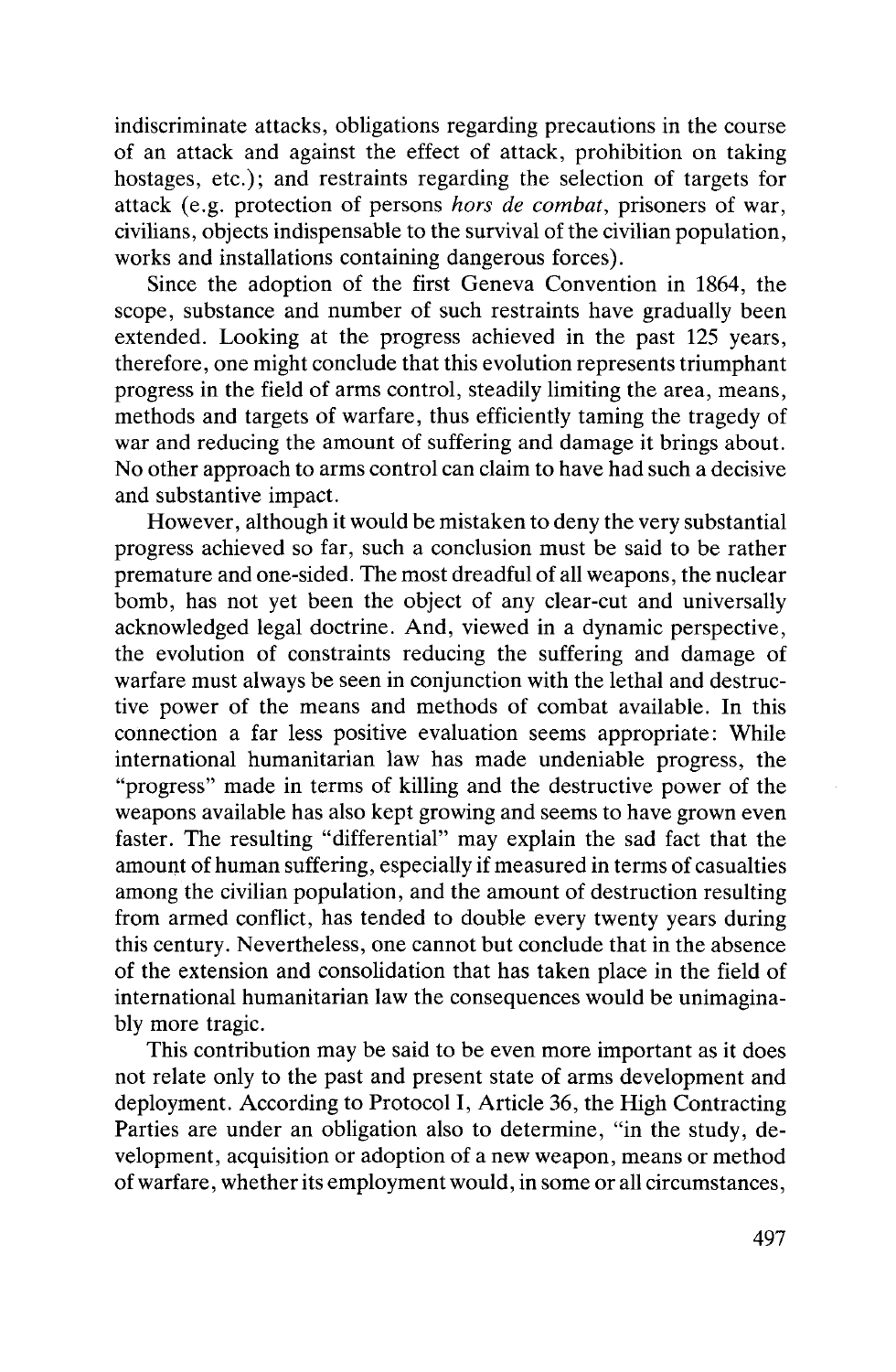be prohibited". Thus a "safety fence" has been established, imposing constraints on future evolution as well.

#### **2.3. Reducing expenditure on armaments**

As far as the third purpose of arms control is concerned, the question to be addressed to international humanitarian law is this: Does it contribute to reducing the burden of military expenditure? At a first glance, the answer probably has to be in the negative. Maybe it is even justified to say that it does the opposite. For example, the obligations regarding the management of prisoners-of-war camps and the prohibition of methods of warfare defined as perfidy hardly make warfare "cheaper"—on the contrary. Some other obligations also clearly require additional investment; such is the case with precautions against the effects of attacks, for example, refraining from locating military objectives within or near densely populated areas. Unfortunately, some prohibited means and methods of warfare may also seem particularly attractive precisely because they are highly cost-efficient, like spreading terror among or starvation of the civilian population.

Still, such "bookkeeping" would be not only cynical but shortsighted as well. As a matter of fact, most measures of restraint are applied reciprocally, which means that all parties to a conflict may profit from them on a mutual basis. If the potential parties to a conflict had to fear the unrestricted use of all permitted and prohibited means and methods of warfare, they would most certainly feel compelled to take extensive measures to protect their respective civilian populations and cherished objects against such cruel acts, and this would call for immense investment. The burden of military expenditure, in such a case, would be considerably heavier; it might be double or even triple that required in the absence of such a threat.

In other words, the standards set by international humanitarian law, by restraining the means, methods and targets of warfare, and by way of reciprocity, tend to lower expectations regarding certain acts in the event of war; thus they render costly defensive measures against such acts largely unnecessary, and this results in a marked decrease in parts of the military burden. Again this leads to the conclusion that the impact of international humanitarian law is second to no other achievement so far on the record of international arms control; in financial terms, the modest steps taken towards preventive arms control (e.g., by the ABM treaty, temporarily avoiding the spending of resources for ballistic missile defence) rate quite poorly in comparison with this contribution.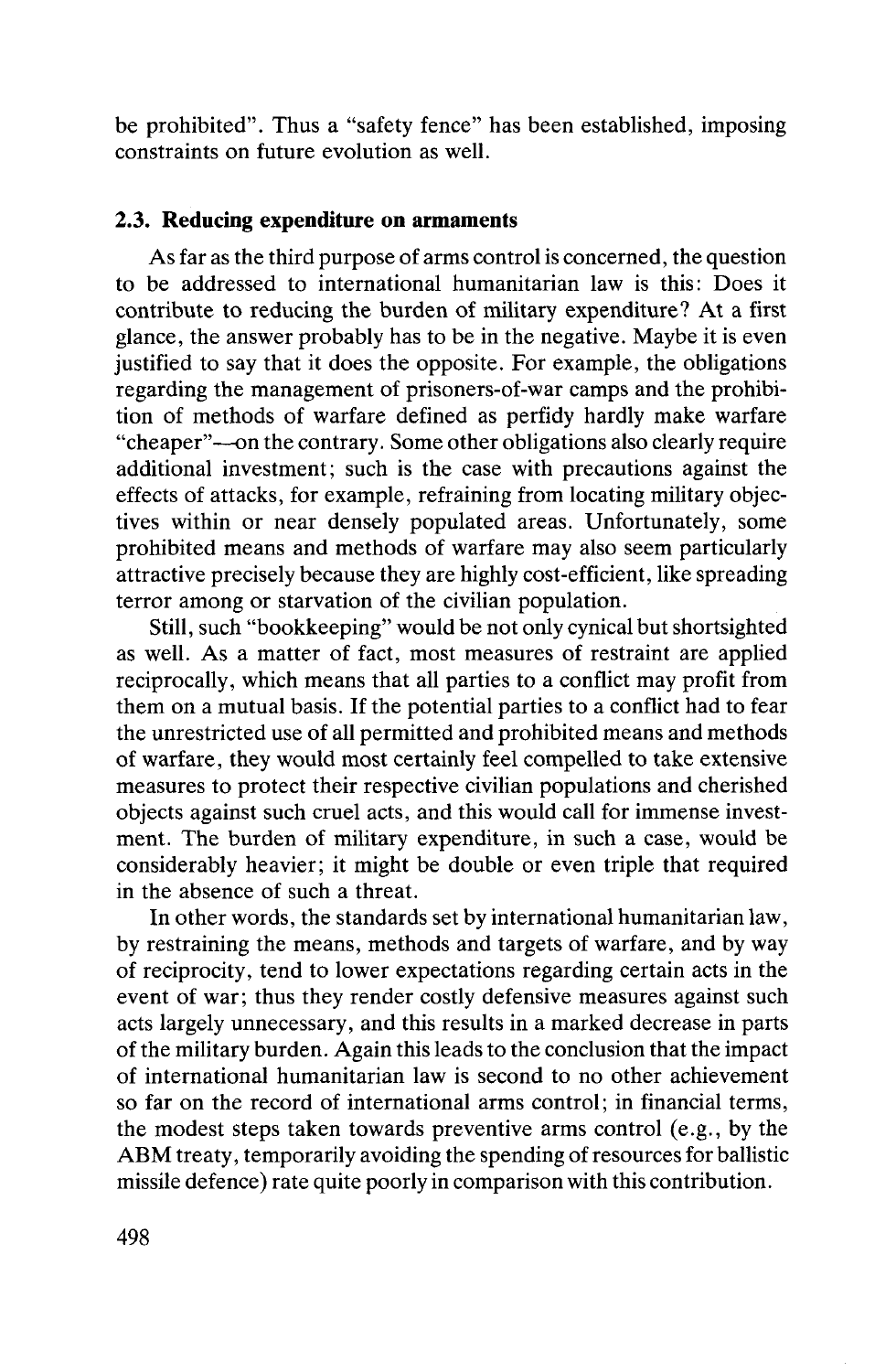#### **2.4. Contributing to conflict management by providing a framework for negotiation**

By definition, international humanitarian law provides for the observance of a minimum or rules even in "worst case" situations, when dialogue has broken down and is replaced by the *ultima ratio* of armed conflict. The significance of this fact must not be underestimated. Even if only a minuscule subset of rules is respected, this represents an element of ritual, and ritualization means that the conflict is given a formal structure. And even if the rules are not respected, having rules is quite different from having no rules at all to break<sup>12</sup>. Thus, although confronted in a deadly quarrel where no common ground seems to remain, the adversaries share a minimum of communality. This fact may constitute a framework for conflict management, albeit a symbolic one.

On a more operational level, the very nature of the provisions of international humanitarian law offers a specific point of departure for the resumption of dialogue and thus for a gradual transformation of the armed conflict. This point of departure results from the fact that inevitably the question of respecting or disregarding the rules of warfare becomes an issue for negotiation—both tacit and explicit—between the adversaries. Tacit negotiation takes place owing to the principle of reciprocity. Each side will carefully watch the other side to assess the extent to which it is complying with the provisions, and will make its own behaviour conditional upon the other side's behaviour. In order to ensure reciprocity, parties to an armed conflict tend to exchange all kinds of signals and cues although they may be far from negotiating formally, bilaterally or via a third party. Such tacit bargaining may relate, for instance, to the renunciation or cessation of indiscriminate bombing of civilians and civilian objects: it may constitute a nucleus of a more far-reaching dialogue which can enventually end up in an informal or formal ceasefire, which in turn triggers more substantive efforts to solve the conflict by peaceful means. In other words, the very existence of the international law of armed conflict serves as a frame of reference for a dialogue indicating ways out of the armed conflict. Thus international humanitarian law promotes peace, and does so systematically when the need for peace is felt most urgently. The relationship between the law of armed conflict and the resolution of conflicts has been explicity acknowledged by the International Confer-

<sup>12</sup> For a further elaboration of the meaning of such symbolic interaction cf. Stan Windass: *The Rite of War,* London, 1986: Brassey's Defence Publishers, pp. 120-127.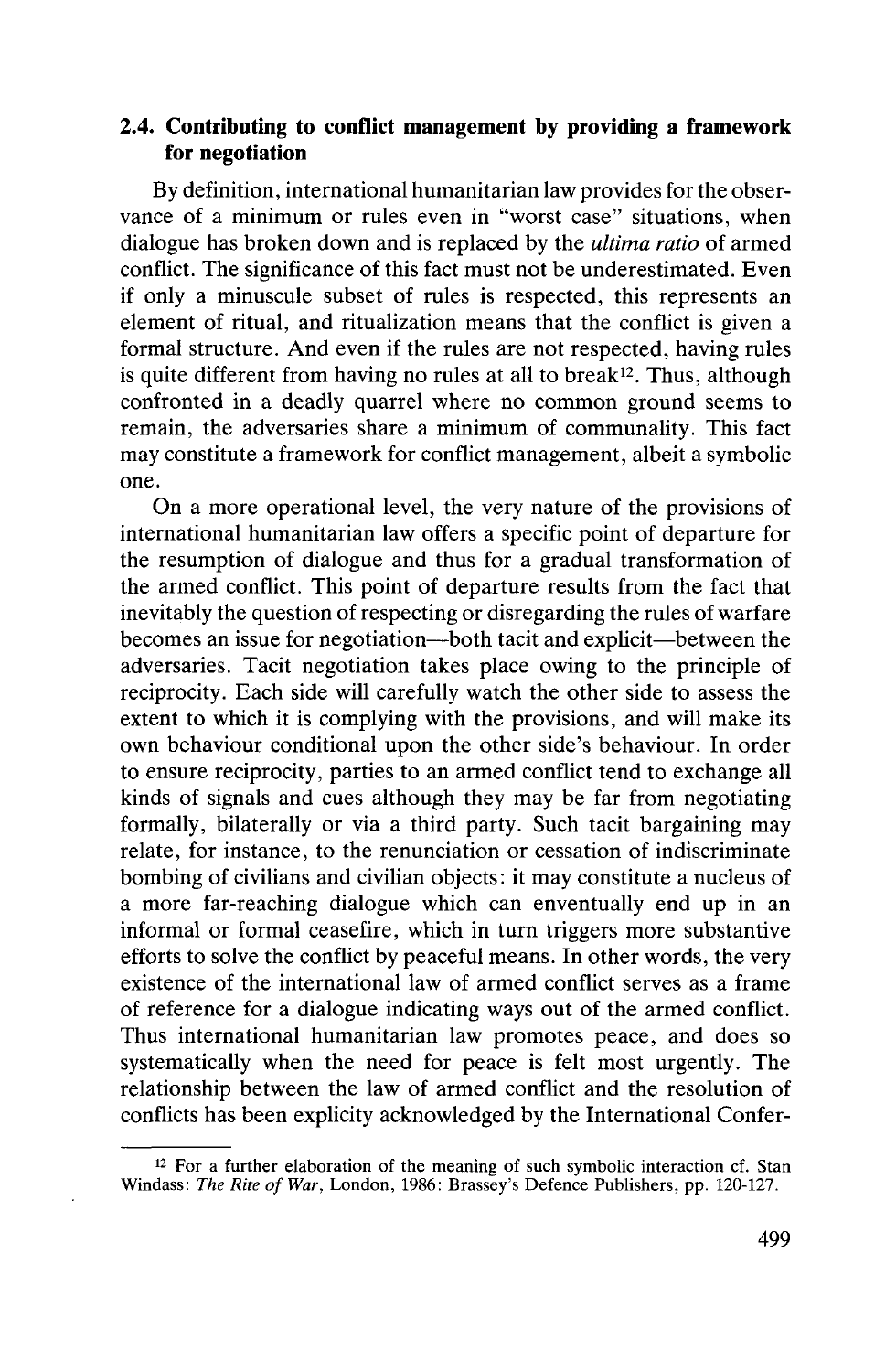ence on the Relationship between Disarmament and Development (1987); the Final Document of this Conference reads:

"They [the States participating in the International Conference] also stress the importance of respect of the international humanitarian law applicable in armed conflicts. Respect of this law makes it easier to pave the way for a solution to conflicts..."13.

It does so even more specifically with respect to the institution of the Protecting Power provided for in Article 8/8/8/9 common to the Geneva Conventions and in the Protocols additional thereto<sup>14</sup>. These provisions, especially those on the role of the International Committee of the Red Cross (ICRC) as a substitute, guarantee the omnipresence of an offer of services to be addressed automatically to the parties to the conflict. Although there is no guarantee that both sides will accept such an offer, these provisions nevertheless constitute a crucial element of potential bridge-building and reanimation of communication between the adversaries.

The ICRC has cultivated this function in a very careful way and enshrined it in an elaborate doctrine regarding the foundations, conditionality and practice of the "right of initiative"<sup>15</sup>, its cornerstone being the principle of neutrality. It is probably right to say that there is no other body of arms control agreements outside the field of international humanitarian law where the conflict management function enjoys such an elaborate status and such a high degree of institutionalization, and where its immediate political impact on restoring peace is so clearly structured.

## 3. What about verification and sanctions?

#### **3.1. Purposes of verification and sanctions**

Ideally, every arms control treaty also comprises provisions for ensuring compliance with the rules laid down therein. They basically serve a twofold purpose:

<sup>13</sup> A/CONF. 130/39, Article 35(c)(ii).

<sup>14</sup> Cf. Kalshoven, *op. cit.* pp. 61-64, 126-129 and 145.

<sup>15</sup> Yves Sandoz: "Le droit d'initiative du Comite international de la Croix-Rouge", *German Yearbook of International Law,* vol. 22, 1979, pp. 352-373.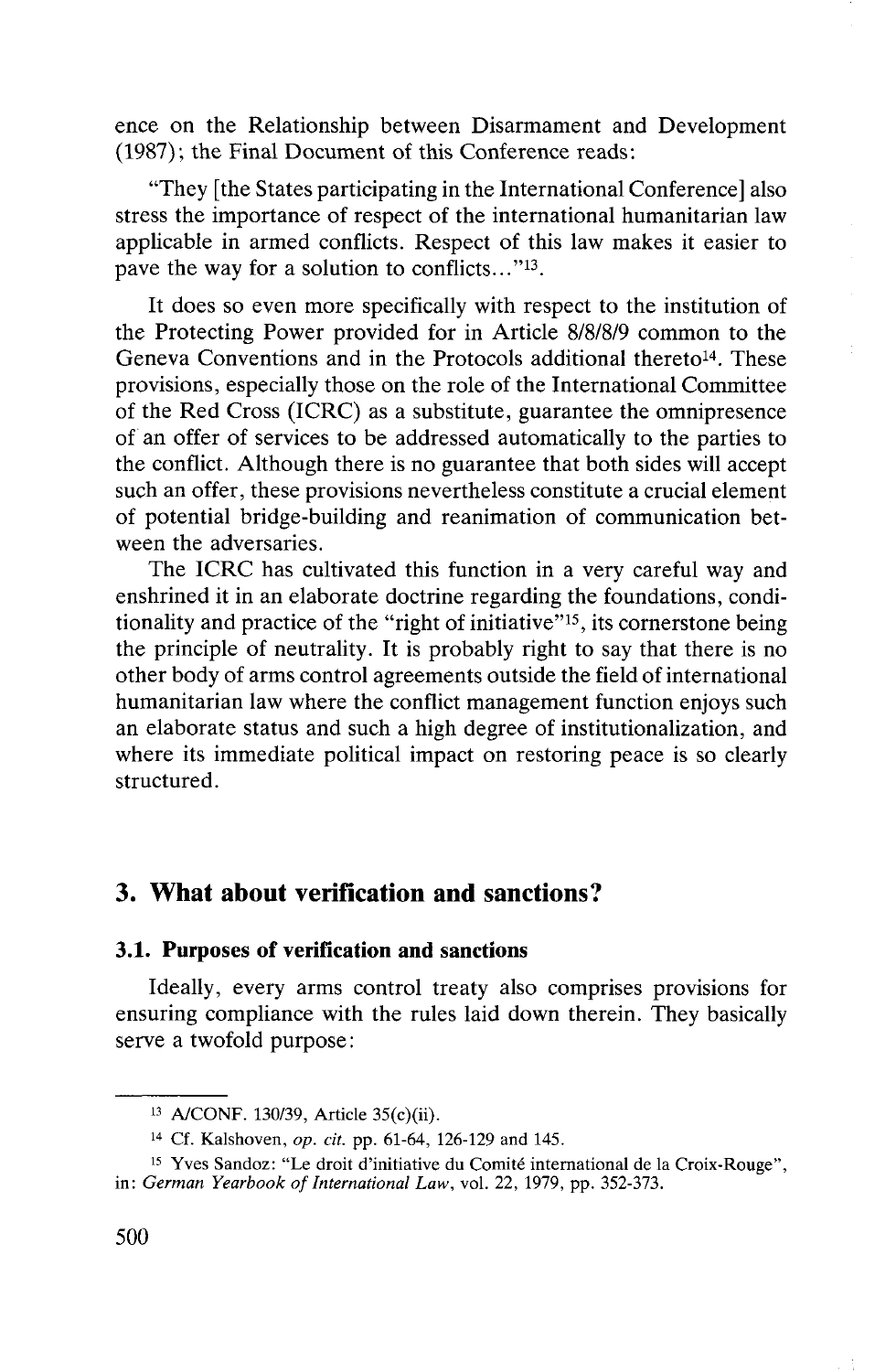- $\bullet$  giving access to information as to whether or not a party is complying; and
- $\bullet$  in case of non-compliance, triggering sanctions to repair the violation.

Apart from monitoring and sanctioning, such verification provisions, to a greater or lesser extent, may also serve three additional purposes:

- providing reassurance through confirmation that a treaty is being implemented;
- serving as a convenient channel of communication through which States may identify and deal with potential or actual disputes; and
- establishing precedents and patterns of trust and co-operation preparing the ground, politically and psychologically, for more extensive provisions to be worked out in the future16.

In practice, a variety of arrangements can be observed, ranging from, as in most cases, simple reliance on "national technical means of verification" (i.e. unilateral inspection by satellites and "legal", or sometimes illegal, espionage) to a comprehensive system of inspection and sanctions, as in the case of the safeguard regime set up in connection with the Nuclear Non-Proliferation Treaty, where the International Atomic Energy Agency (IAEA) may sanction violations by curtailment or suspension of assistance17.

#### **3.2. Approach to sanctions and verification in international humanitarian law**

When examining international humanitarian law from the viewpoint of arms control, the question has to be asked as to the scope and efficacy of its verification and sanction provisions. As far as prohibited weapons are concerned, no special verification procedures can be found in any of the documents from the 1868 Petersburg Declaration to the 1981

*<sup>16</sup> Andrzej Karkoska: Strategic Disarmament, Verification, and National Security, London, 1977: Taylor & Francis, pp. 34f; Allan S. Krass: Verification*—*How Much is Enough?* London, 1985: Taylor & Francis; William F. Rowell: *Arms Control Verification.* Cambridge Mass., 1986: Ballinger; Kosta Tsipis (Ed.): *Arms Control Verification.* Washington D.C., 1986: Pergamon/Brassey's.

<sup>17</sup> Cf. Goldblat, *op. cit.*, pp. 90-111; William C. Potter (Ed.): *Verification and SALT,* Boulder, 1980: Westview Press, pp. 52f.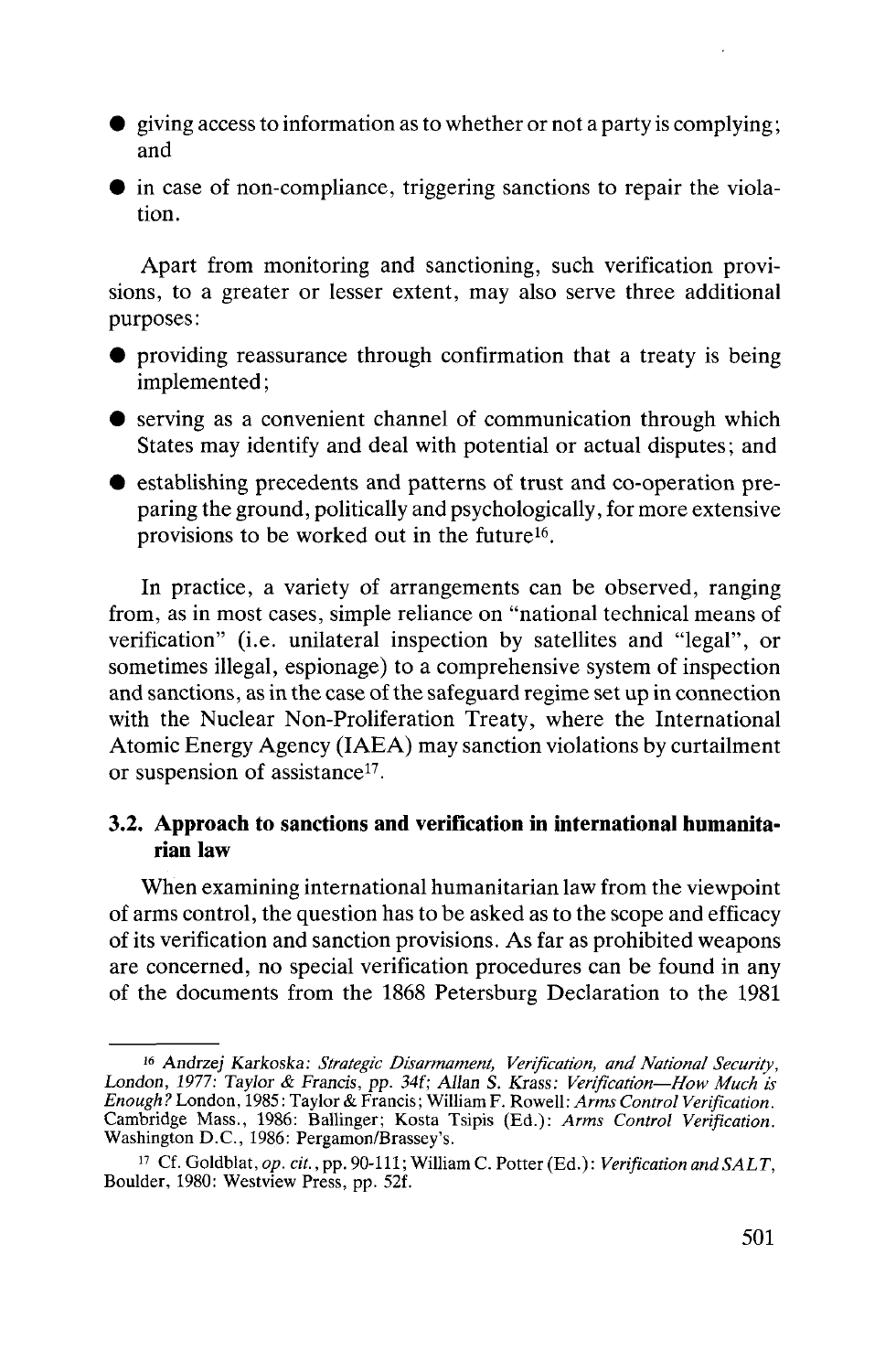Conventional Weapons Convention; maybe they are not required, because the victims will immediately realize when a violation occurs. Nor are there any provisions for sanctions, which in this case remain confined to deterrence by the reciprocal threat to use the same weapons in return and/or the wish to avoid worldwide public disapproval, provided the party concerned is sufficiently sensitive to it. Where detection of compliance or non-compliance may be more ambiguous, *ad hoc* international (usually UN) fact-finding commissions have been appointed; such has been the case in connection with the alleged use of chemical weapons in the war between Iraq and Iran.

The Geneva Conventions and the Protocols additional thereto, however, go much further in this respect. Compliance with the "Law of Geneva" is promoted by a whole bundle of provisions such as an International Fact-Finding Commission, periodic International Conferences of the Red Cross where the application of international humanitarian law is discussed, and, chief among all these provisions, the institution of the Protecting Power and its substitute, the ICRC "or any other organization which offers all guarantees of impartiality and efficacy", which are given the right of initiative and, once accepted, have considerable supervisory power. Supervision mainly refers to the provisions regarding treatment of prisoners of war and civilians detained in places of internment, detention and work; according to the Third Geneva Convention, Article 126, and the fourth Convention, Article 143, delegates of the ICRC have permission to go to all places where such protected persons may be, and they shall be able to interview them without witnesses, having also full liberty to select the places, duration and frequency of these visits. Beyond that, the ICRC, as a rule, also pays attention to cases of gross and systematic violation of provisions governing means and methods of warfare actually used at the front.

Thus the ICRC has succeeded in pushing its efficacy to the maximum extent possible by evolving a highly refined practice of conditionality associated with accepting mandates and of a reporting system characterized by precision, rigour, reliability and discretion<sup>18</sup>. In rare cases, which are clearly defined by guidelines based on the ICRC mandate and practice, the ICRC resorts to public declarations condemning general deficiencies, and, in case of very grave violations, also naming

<sup>&</sup>lt;sup>18</sup> For published details regarding CICR operational practice in accepting and executing its mandate and dealing with cases of grave breaches of obligations cf. "Action by the International Committee of the Red Cross in the event of breaches of International Humanitarian Law" in *IRRC,* no. 221, March-April 1981, pp. 76-83.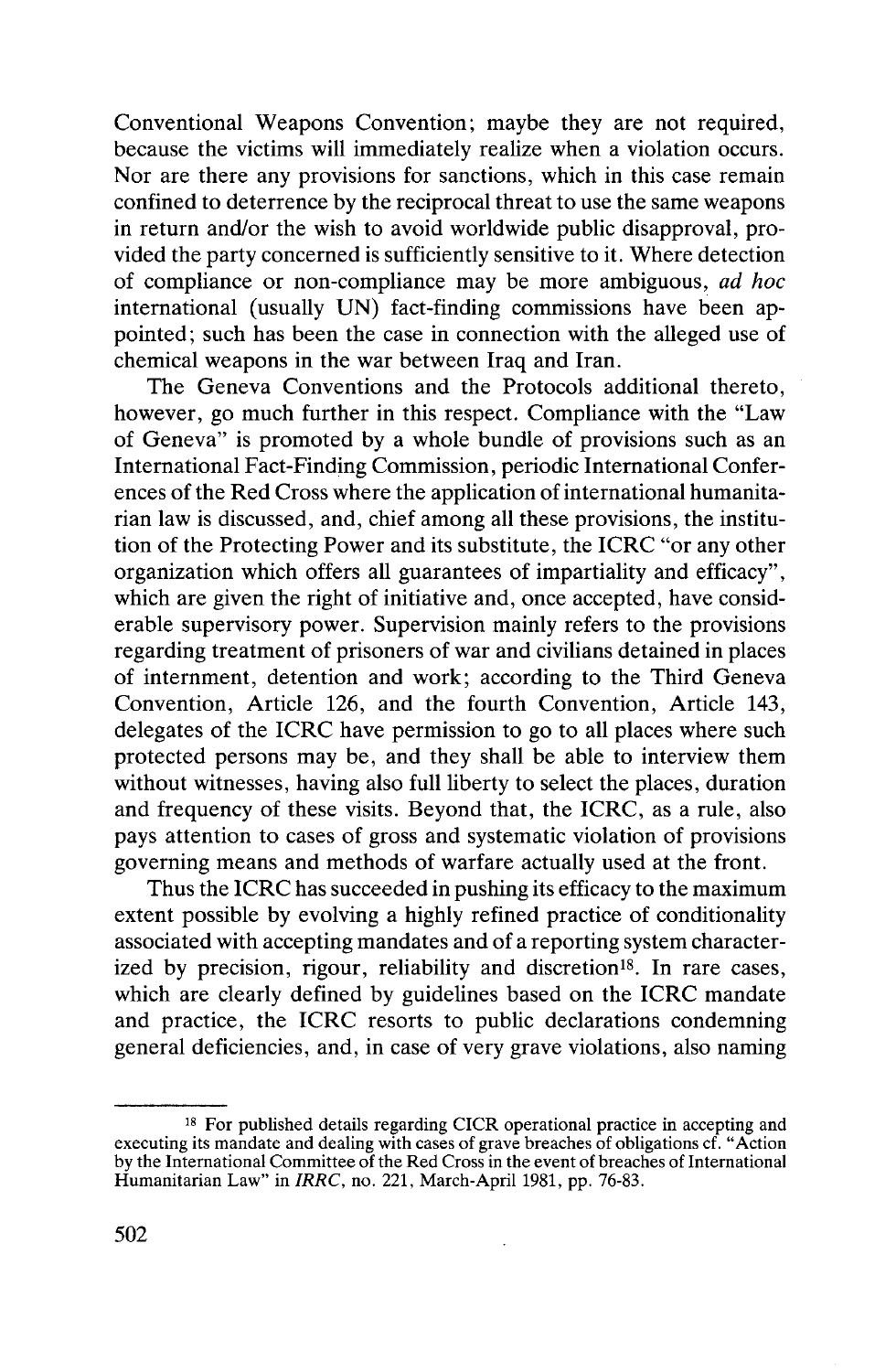the non-complying parties. In the period from 1946 to 1987 the ICRC issued no less than 74 such public appeals.

Even if it is hard to determine with precision the degree of the "deterrent" effect emanating from such supervisory activities and even if the ensuing reciprocity mechanisms and pressure of public opinion cannot be assessed reliably, the least that can be said is that these activities have a beneficial impact with respect to the third, fourth and fifth of the purposes of verification mentioned above: ICRC activities clearly reassure the parties in cases where the ICRC is able to report positive compliance; as such reports are known to be impeccably reliable they may be conducive to rebuilding confidence between the parties. ICRC "interposition" furthermore guarantees a minimum of communication, as mentioned previously. And finally, the 125-year record of international humanitarian law clearly pays dividends in terms of credibility which make this law a suitable candidate for continuous development, i.e. extensions in both scope and relevance, as mirrored by the grandiose progress made from the modest 10 articles of the 1864 Geneva Convention to the comprehensive set of 127 articles agreed upon in Protocols I and II. In sum, it seems justified to say that the ICRC represents *mutatis mutandis* a verification institution that goes far beyond the mandate and efficiency of any verification mechanism established so far by other disarmament and arms control accords.

## **4. International humanitarian law, arms control and peace: Summary and conclusions**

International humanitarian law can justly be seen as part of the arms control process. In imposing constraints on warfare it shares the same fundamental motives underlying all efforts towards disarmament and arms control. When its basic aims and practice are examined systematically from the viewpoint of arms control, not only does its intimate proximity to other arms control endeavours become evident, but also it can quite pertinently claim to represent one of the most successful cases of arms control. No doubt its success story can be expected to continue, thanks to the momentum now solidly established for 125 years.

Nothing would be more wrong therefore than to regard this effort as contradictory to efforts towards disarmament and arms control or, worse, as if it implied neglect or indifference for the cause of peace. In